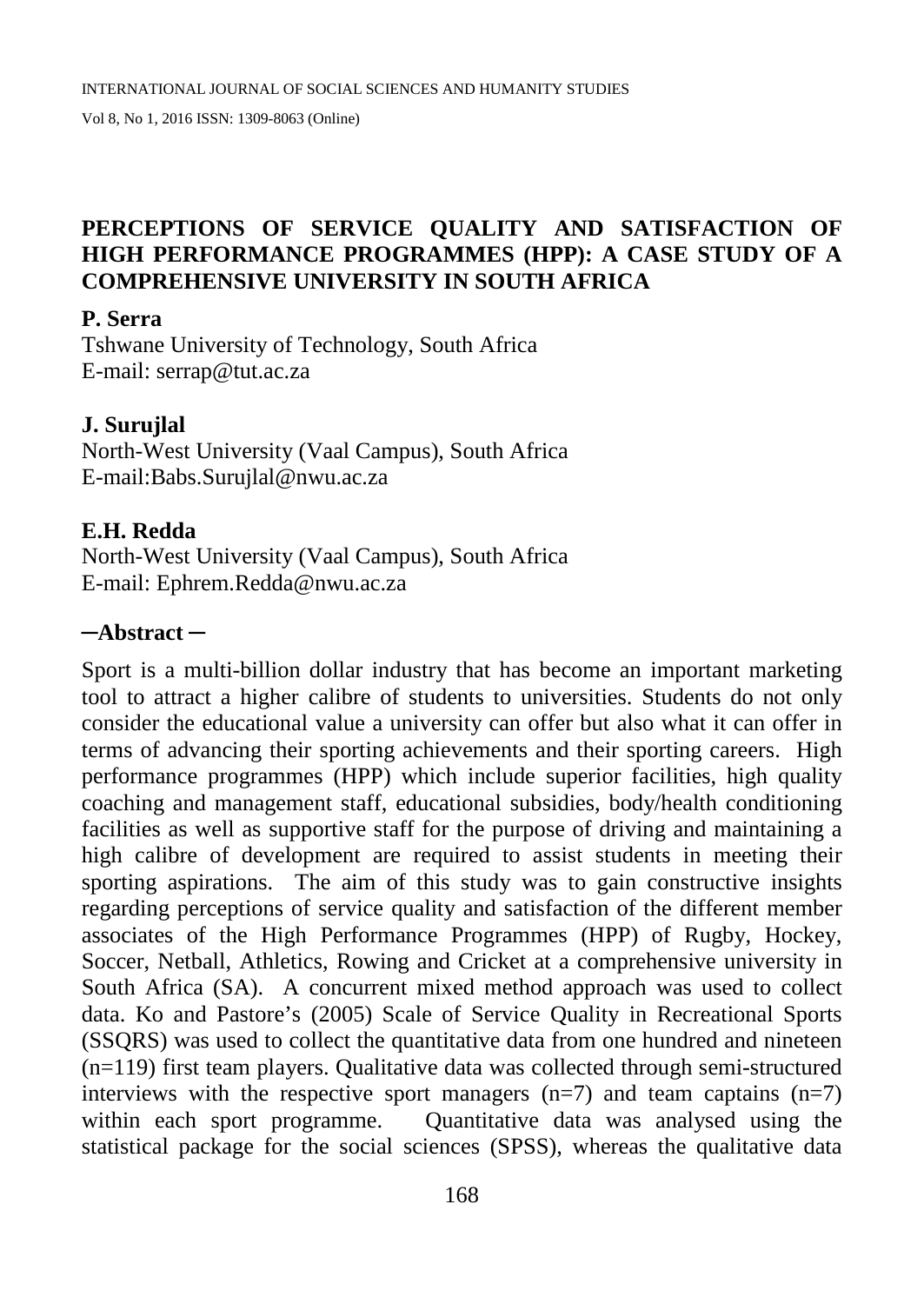were analysed using the Atlas.ti software package. The results from the study revealed that the service quality of the HPP ranged from moderate to high indicating that some dimensions required attention. The study provided useful insights regarding service quality which could assist the management of the HPPs in developing effective strategies to maintain and improve the quality of their services.

**Key Words:** *High performance programmes, satisfaction, service quality*

# **JEL Classification: I10, I14**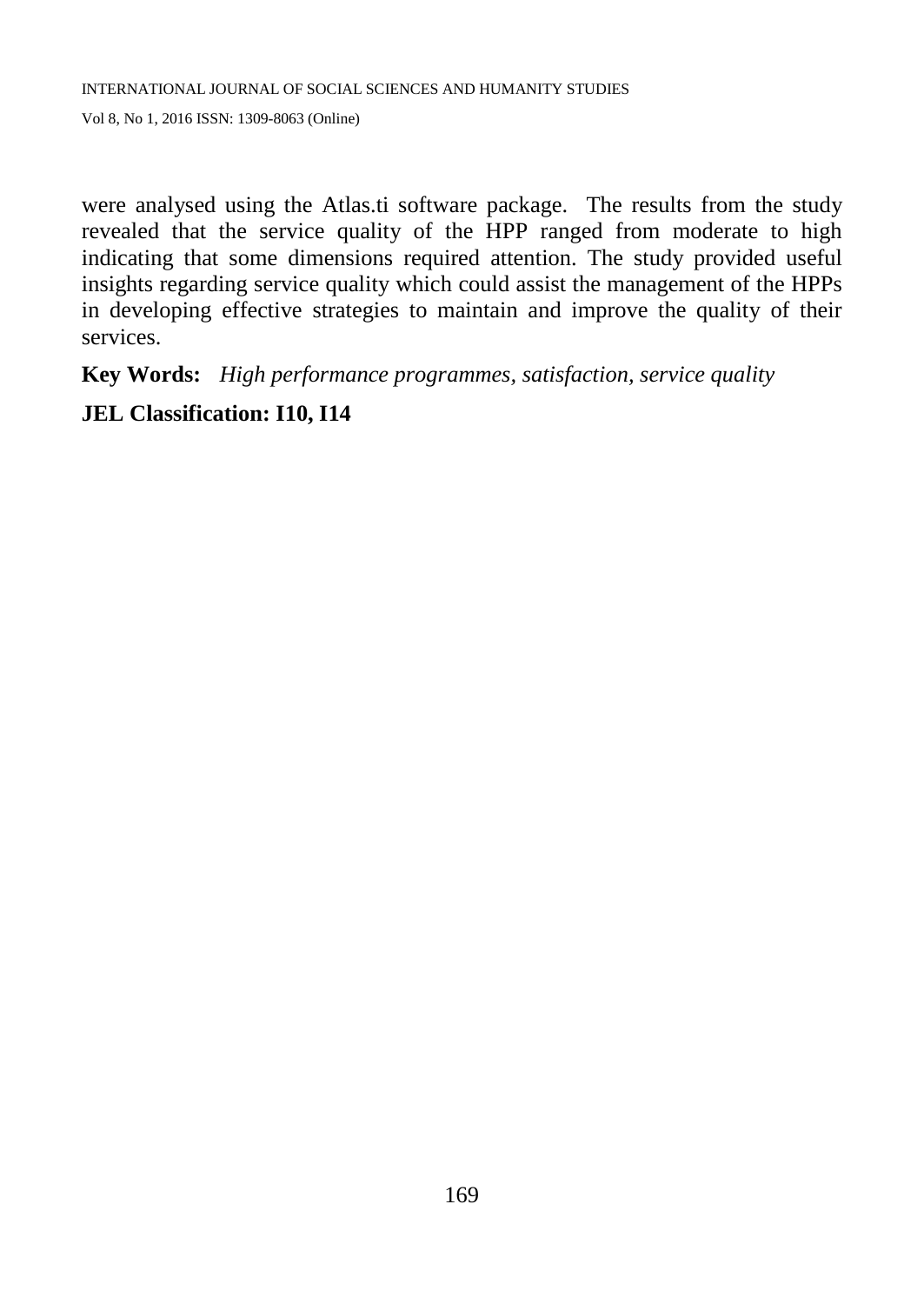#### **1. INTRODUCTION**

The competitive nature of today's society has led to a number of different organisations having to improve their offerings to their clientele to retain existing ones and attract new ones. Higher education institutions are no exception. They embark on extravagant marketing drives to attract the best calibre student in terms of academic and sport ability to improve their image and profile. In order to attract excellent student-athletes, universities are required to produce and deliver excellent quality sport services to prepare their athletes for national and international competition. The nature of competition is such that continual and sustainable development is essential for a successful association (Grönroos, 1992).

Globally sport has developed into a multi-billion dollar industry which attracts an array of individuals who recognise its potential as a career path. Many students wanting to enrol at a university do not only consider the educational value a university can offer but also what it can offer in terms of advancing their sporting aspirations and their sporting careers (Burnett, 2010). High performance programmes are thus required at universities to cover a multitude of facets. These include, but are not limited to, superior facilities, high quality coaching and management staff, educational subsidies, body/health conditioning facilities as well as supportive staff for the purpose of driving and maintaining high quality sport development. University sport in the South African context includes the overall experiences of all relevant stakeholders in relation to the sport department/bureau, their personnel, activity programmes and offerings, as well as the sport-related support services provided by their institutions (Singh & Surujlal, 2006). This study focuses specifically on the high performance sport such as Rugby, Hockey, Soccer, Netball, Athletics, Rowing and Cricket offered at a comprehensive university in the Gauteng province of South Africa. A comprehensive university is characterised by: a) diversity - through the offering of a diverse range of academic programmes (vocational, career-focused, professional and general formative) of both university and technikon type, b) accessibility – through the opportunities created by a variety of entry and exit points c) Student mobility – through developing strong vertical and horizontal articulation pathways, d) responsiveness – through the development of a range of educational programmes and research foci appropriate to local, regional and national needs, and d) flexibility – through the strengthening of relationships with community,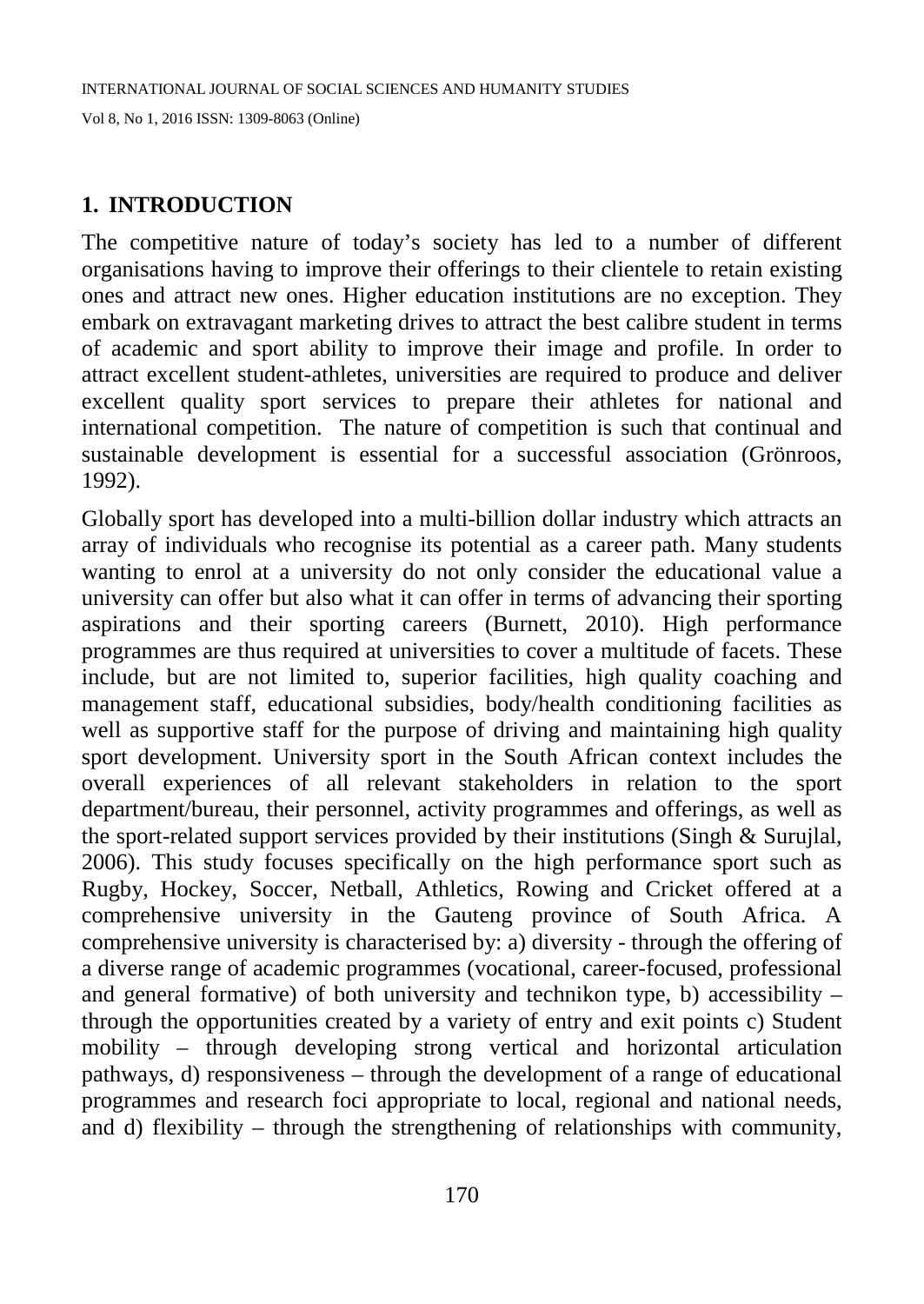civic, government, business, and industry partners for local and regional development (Department of Education, 2004).

Over the years the university focused greatly on improving its sporting facilities, management of its programmes and player progression within the seven high performance sports. This is in line with the university's strategy to ensure the continuous inflow of talented students so that its competitive edge in higher education can be strengthened and its students perform well on the international stage. Internationally, the trend has been one of competing at above average standards to achieve a more prominent stature within the sporting arena. It is therefore imperative that the service quality of the programmes offered to prepare athletes is of a high standard so that the desired results are achieved.

While research interest continues to increase regarding the personal and cultural benefits accruing to university students through the provision of high quality sport programmes, increased research interest has also been experienced regarding the university-wide benefits such as the positive influence on the general welfare of a university, institutional loyalty and unity, increasing revenues, increasing prestige to the institution's reputation, enhanced student applications, enrolment, fundraising and sponsorship associated with the provision of high quality sport programmes (Singh & Surujlal, 2006). Increased demands and competition, globalisation, internationalisation, commercialisation and rapid developments in technology innovation have compelled universities to devote more attention and importance to quality service and customer care. Soleymani, Ali, Tojari and Ghafouri (2012) alluded to the fact that universities globally have recognised the positive benefits and profits that have accrued from students attending sport courses.

### **2. SERVICE QUALITY**

Over the past decades service quality has become a staple of management thought and approach (Chelladurai & Chang, 2000). Although the phenomenon has been extensively researched not all researchers share the same view of service quality. Some describe service quality as a comparison of performance perceptions with expectations (Parasuraman, Zeithaml & Berry, 1988) while others view it as a comparison of performance and ideal standards (Cronin & Taylor, 1992). There is, however, consensus that the perception of service quality is dependent on the user's judgement of the service encounter (Parasuraman *et al*., 1988; Sivadas &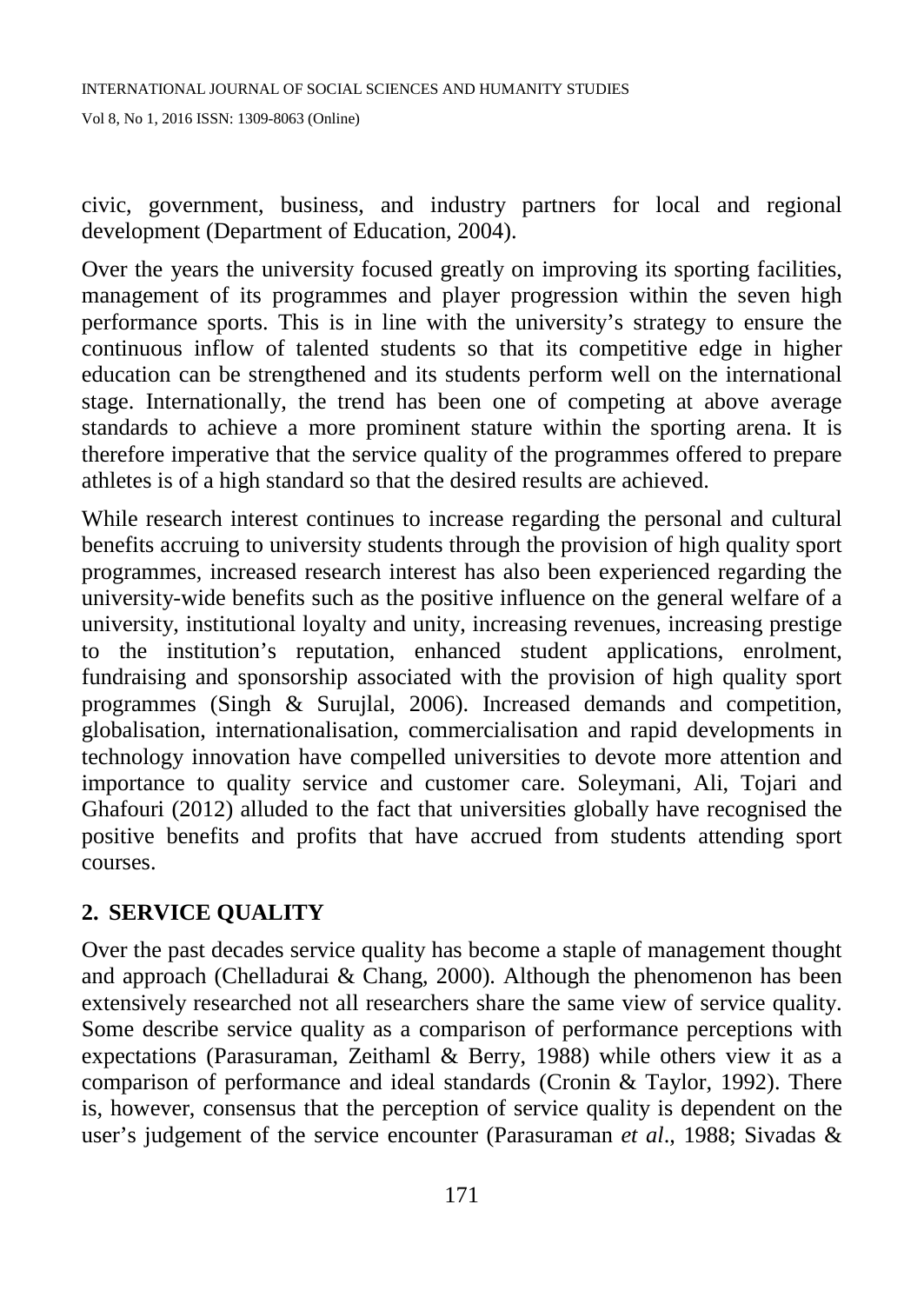Baker, 2000). In the context of this study service quality is defined as the difference between expected service and actual service received. It is the customer's (student-athletes and programme managers) overall impression and reflection of the service performance, service delivery systems, physical environment quality, interaction quality and overall consumption experience (Yong & Pastore, 2004; Brady & Cronin, 2001).

Marketers and researchers continuously attempt to answer basic questions regarding quality judgements made by customers, how customers evaluate service quality and what aspects of service quality are assessed (Lentell, 2000). Answers to these questions are critical to managers and researchers as such knowledge would enable them to focus their marketing efforts to areas which are important to their customers (Dhurup, Singh & Surujlal, 2006). Furthermore, such information provides guidance regarding how organisations (universities) can achieve competitive advantage and differentiation (Metha, Lalwani & Han, 2000). For service organisations (such as universities) knowledge of customer perceptions of their experience is vital. Dhurup *et al*., (2006) posit that the service encounter in sport is complex because it often takes place over an extended period of time and is influenced by numerous factors. In the offering of high performance programmes these factors could include presentation of the programme, attitude and interaction of staff, facilities and other resources associated with the programme, and applicability of the programme.

Extant literature on service quality indicates that four characteristics, namely intangibility, heterogeneity, inseparability and perishability distinguish a service from a physical product. Unlike most of the products in mainstream industry the service encounter associated with the high performance programmes in the different sports are intangible and subjective. Hence, students would look out for evidence or signs of service quality (Zeithaml & Bitner, 2000). Furthermore, unlike goods which are first produced then sold and consumed, the high performance programmes are first sold and then produced and consumed simultaneously. Because there are several different suppliers (e.g. administrators, coaches) within the high performance programme, the quality of the service encounter may differ in terms of consistency and predictability; varying from individual to individual (Kotler, 2003). In most instances services provided through the high performance programmes cannot be stored. Hence, managers of the programme are unable to develop and keep an inventory of their services and performance for future reference (Du Plessis, Rousseau & Blem, 1995).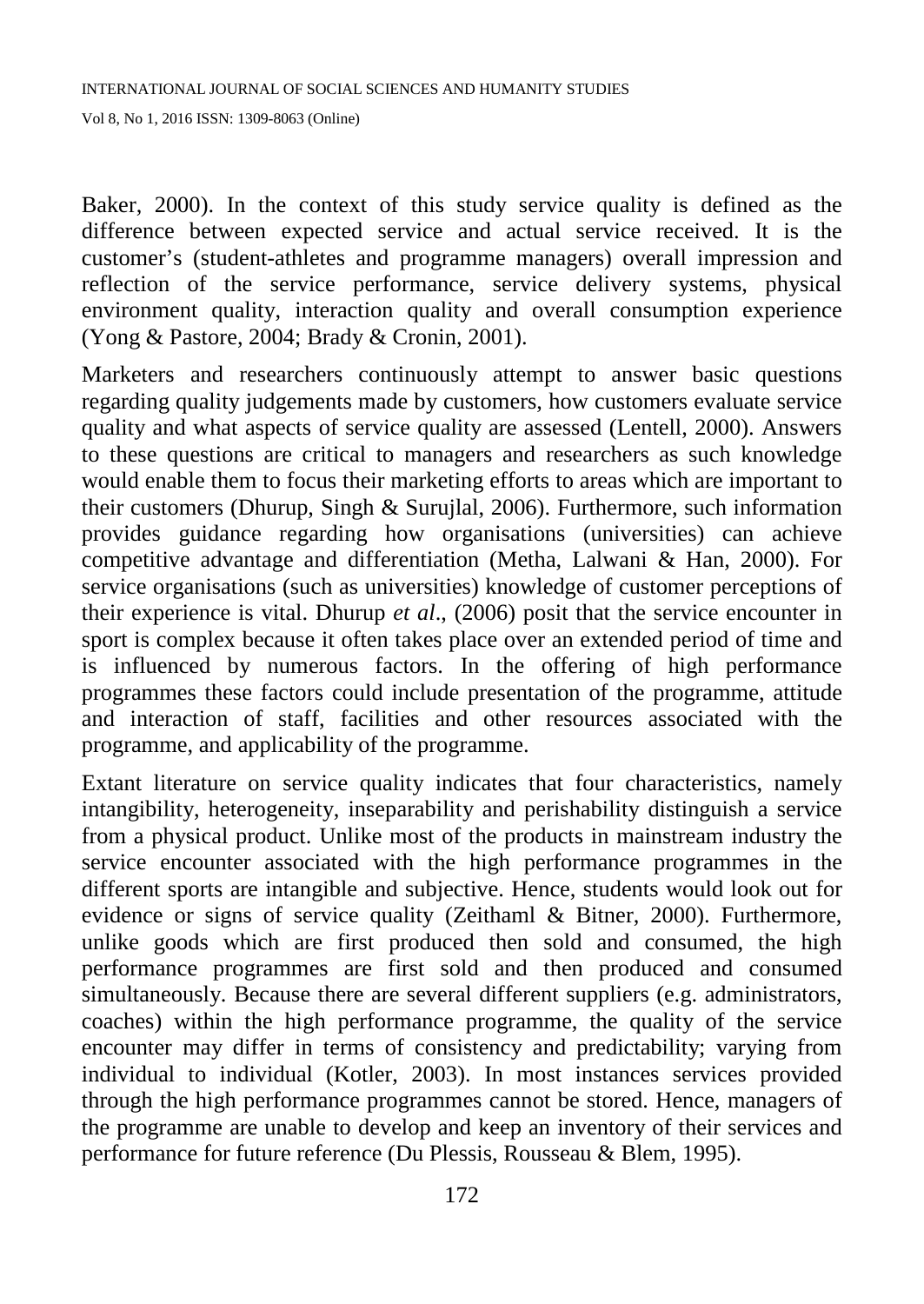A participant develops a service quality perception and a level of satisfaction after the participation experience. A highly satisfied participant tends to be committed to a particular service and eventually becomes a loyal customer (Brady & Robertson, 2001). Therefore, it is important to assess customers' level of satisfaction. Dhurup *et al*., (2006) argue that sport services do not have shelf life. Therefore it is important for high performance sport programme managers to ensure that high quality service is provided from the beginning.

# **3. PURPOSE OF THE STUDY**

Taking into account the afore-mentioned the purpose of the study was to gain constructive insights regarding the perceptions of overall service quality and satisfaction of the different member associates of the high performance sports such as Rugby, Hockey, Soccer, Netball, Athletics, Rowing and Cricket at a comprehensive university in the Gauteng province of South Africa (SA).

# **4. METHODOLOGY**

### **4.1 Research design**

An evaluative case study utilising a concurrent mixed method approach was adopted for the study. The rationale for this approach was to triangulate the findings so that there may be mutual corroboration and greater validity (Bryman, 2006). Questionnaires were administered during the quantitative data collection phase and semi-structured in depth interviews were conducted to collect qualitative data.

### **4.2 Sample**

Due to the large number of sports that the university offers, including recreational events, the sample was delimited to the seven High Performance Programmes (HPP) of Rugby, Hockey, Soccer, Netball, Athletics, Rowing and Cricket. One hundred and nineteen questionnaires were administered with first team players. The composition of male and female participants comprised twenty two  $(n=22; 11)$ male and 11 female) hockey players, seven (n=7; 5 male and 2 female) rowers, nine (n=9; 9 female) netball players, fourteen (n=14; 14 male) rugby players, eighteen (n=18; 11 male and 7 female) athletes, twenty five (n=25; 25 male) cricket players and twenty four (n=24; 12 male and 12 female) soccer players. For the qualitative study, seven managers  $(n=7)$  in charge of each sport, as well as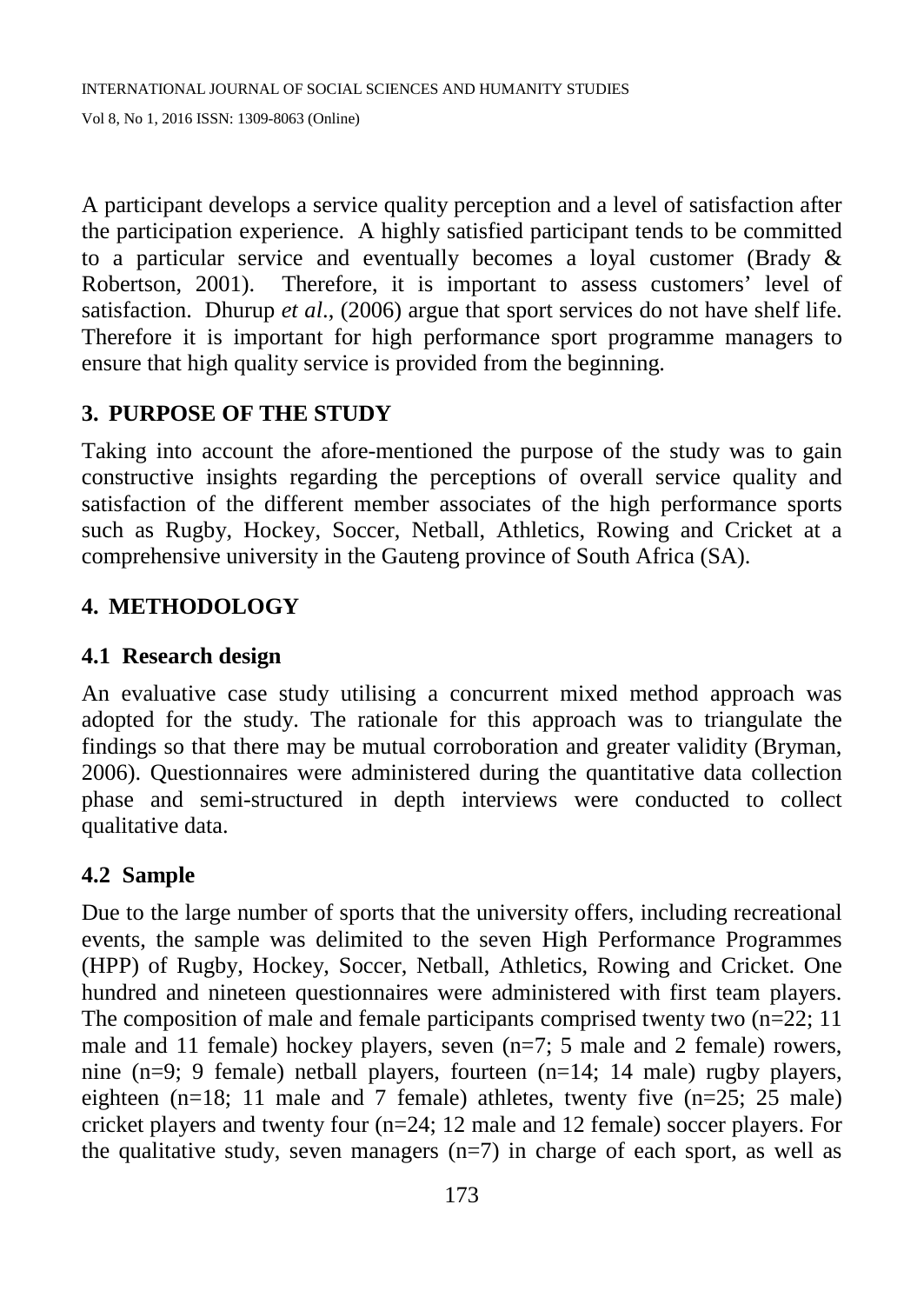seven (n=7) captains of each team were interviewed. The majority of the respondents were in the 17-20 years year brackets (n=56; 47%) as well as 21-23 years of age bracket  $(n=54; 45.4%)$  with the age bracket of 24-26 years  $(n=7;$ 5.9%) and age bracket of 27+ years making up the minority of the sample group (n=2; 1.7%). The majority of the sample group was involved in club level sport  $(n=61)$  followed by  $(n=39)$  playing further at provincial level and  $(n=19)$  at national level.

#### **4.3 Instrument and procedures**

A questionnaire comprising three sections was designed for the study. Section A requested demographic information such as gender, age and level of participation of the participants. Section B was an adapted version of Ko and Pastore's (2005) Scale of Service Quality in Recreational Sports (SSQRS) and Section C requested information regarding participants' overall satisfaction with the high performance programmes. The SSQRS consists of items representing four dimensions of service quality assessment: (1) Programme Quality; (2) Interaction Quality; (3) Outcome Quality; and (4) Physical Environment (Ko, 2000; Ko & Pastore, 2005). All items in the scale were scored on a 5-point Likert scale ranging from 1 (strongly disagree) to 5 (strongly agree).

The first dimension of SSQRS is related to programme quality which refers to the participants' relative perception about the excellence of the programme. The range of activity programmes, operating times, and dissemination of programme information are typical of the items in this dimension. Interaction quality is the second dimension of the instrument which is the subjective perception of how the service is delivered and reflects participants' perception of the interactions which take place during the service encounter. An employee's behaviour, attitude, and expertise are typical of the items in this dimension. The third dimension is that of outcome quality which refers to the outcome of the service act and represents what participants receive from the service. Participants evaluate the outcome of the experience in terms of physical and social benefits and overall attitude toward what they actually gain through the services. Lastly, the physical environment quality has been perceived as one of the most important aspects in participants' service quality perception and service evaluation (Bitner, 1992; McDonald, Sutton & Milne, 1995; Wakefield, Blodgett, & Sloan, 1996). Ambience condition, facility design, and equipment are typical of the items included in this dimension. Ambience condition refers to the background characteristics of the environment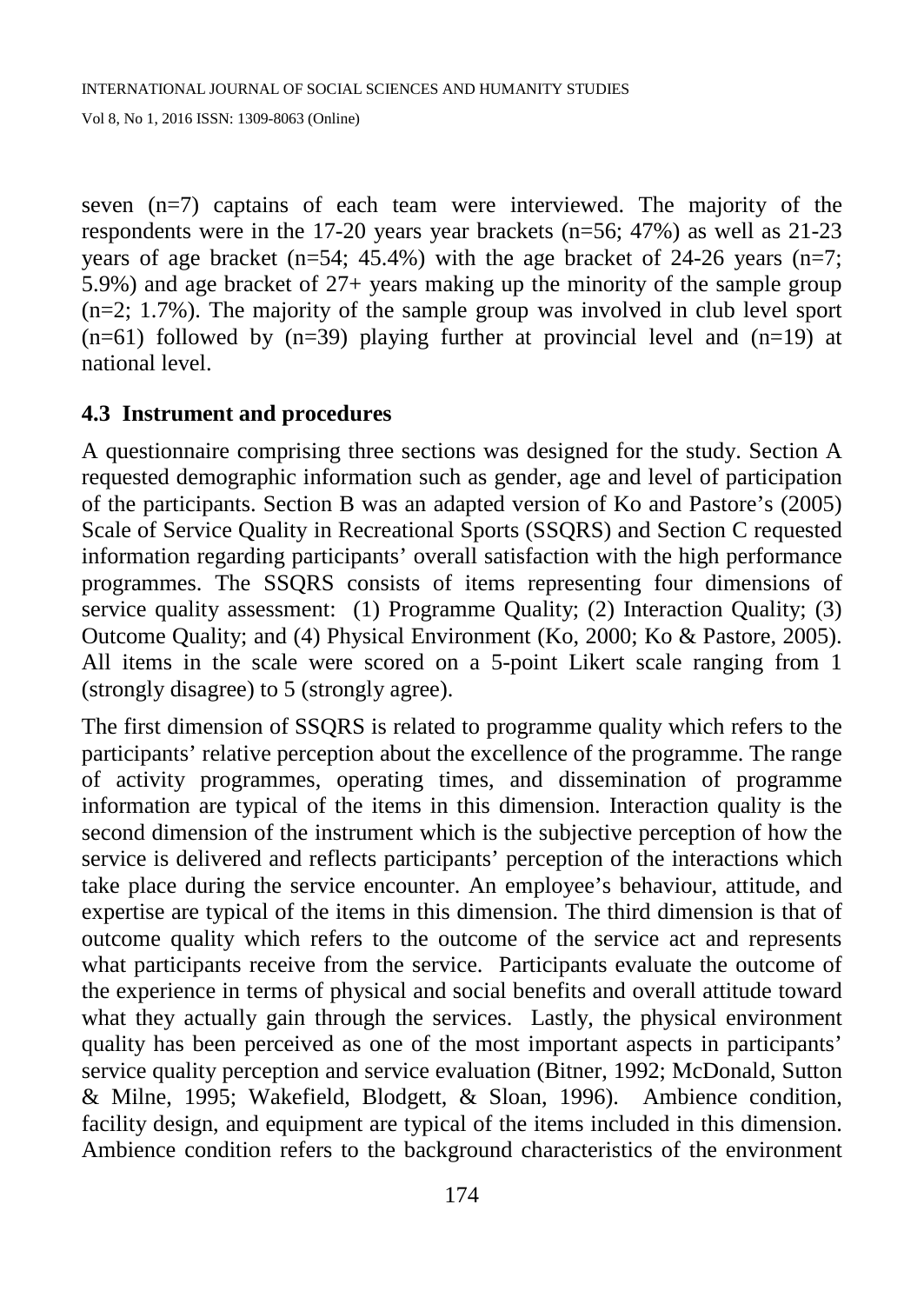such as temperature, lighting, noise, music, and scent. Design quality is defined by both the functional and aesthetic nature of the facility. Equipment includes the devices used to enhance the sport experience. They should be in usable condition (Brady & Robertson, 2001).

With regard to the qualitative study, an interview schedule was developed. The purpose of the qualitative study was to explore, in depth, the ways in which the managers and team captains thought and felt about the services that they deliver to the students. Questions covered the different components of the Ko and Pastore's (2005) Scale of Service Quality in Recreational Sports namely, overall quality satisfaction of the sport department, the overall quality of the specific sport code, the programme quality, interaction quality, outcome quality and the interaction quality. Questions included the following: "What is your overall feelings and perceptions about the overall quality of your sport department's delivery to the student-athlete population?", "How would you describe your sport code's overall quality?", "How would you describe the programme quality in your sport?', "Interaction is important in any sport code, could you elaborate on this quality component in your sport?", What is the main outcome or vision of in your management of your sport code?" and "What physical quality properties do you envisage for your sport code?.

Face-to-face interviews were conducted with managers in their respective offices. Captains of teams were interviewed at a venue and time that was convenient for them. Interview recordings were transcribed verbatim and the resulting texts analysed through the use of the qualitative software package of Atlas.ti (Mouton, 2008). In the cases where permission was not granted for tape-recording, extensive notes were pencilled and resulting texts analysed similarly. Similarly, the questionnaires were administered personally prior to the student-athletes' training slot times at their respective sporting fields. The purpose of the study was explained to the potential participants before the questionnaires were distributed. In all instances the completed questionnaires were collected before the commencement of the training session.

### **4.4 Data analysis**

The Statistical Package for the Social Sciences (SPSS – version 20) was used to analyse the quantitative data. Data from the semi-structured interviews were analysed using the ATLAS.ti software package. Descriptive statistics (mean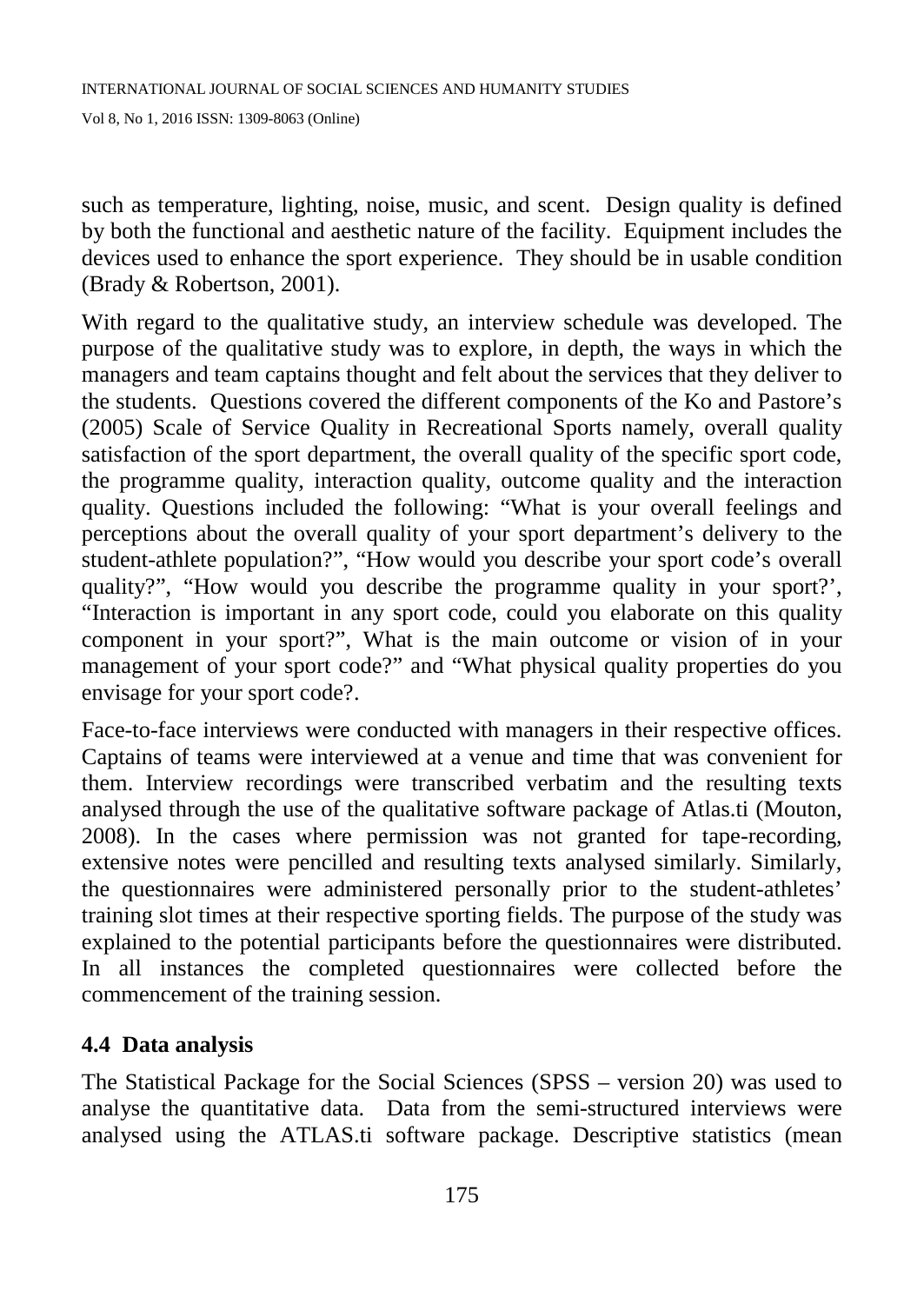scores, standard deviations and frequencies) were used to report on the quantitative data. Validity and reliability of the SSQRS were established through standard scale development procedures suggested by Nunnally and Bernstein (1994).

Using the Atlas.ti program the researchers created codes, wrote memos and mapped relevant concepts graphically in the process of identifying relevant themes and subthemes for the study. Codes were based on a review of the literature and on the theoretical frameworks of Ko and Pastore's (2005) Scale of Service Quality in Recreational Sports. Through the use of inductive reasoning, a theme or implicit topic was developed that represented the group of repeating ideas (Auerbach & Silverstein, 2003). The visual maps (Atlas.ti networks) with the themes, subthemes and codes are presented in Figure 1.



**Figure 1: Themes and sub-theme of service quality of HPPs**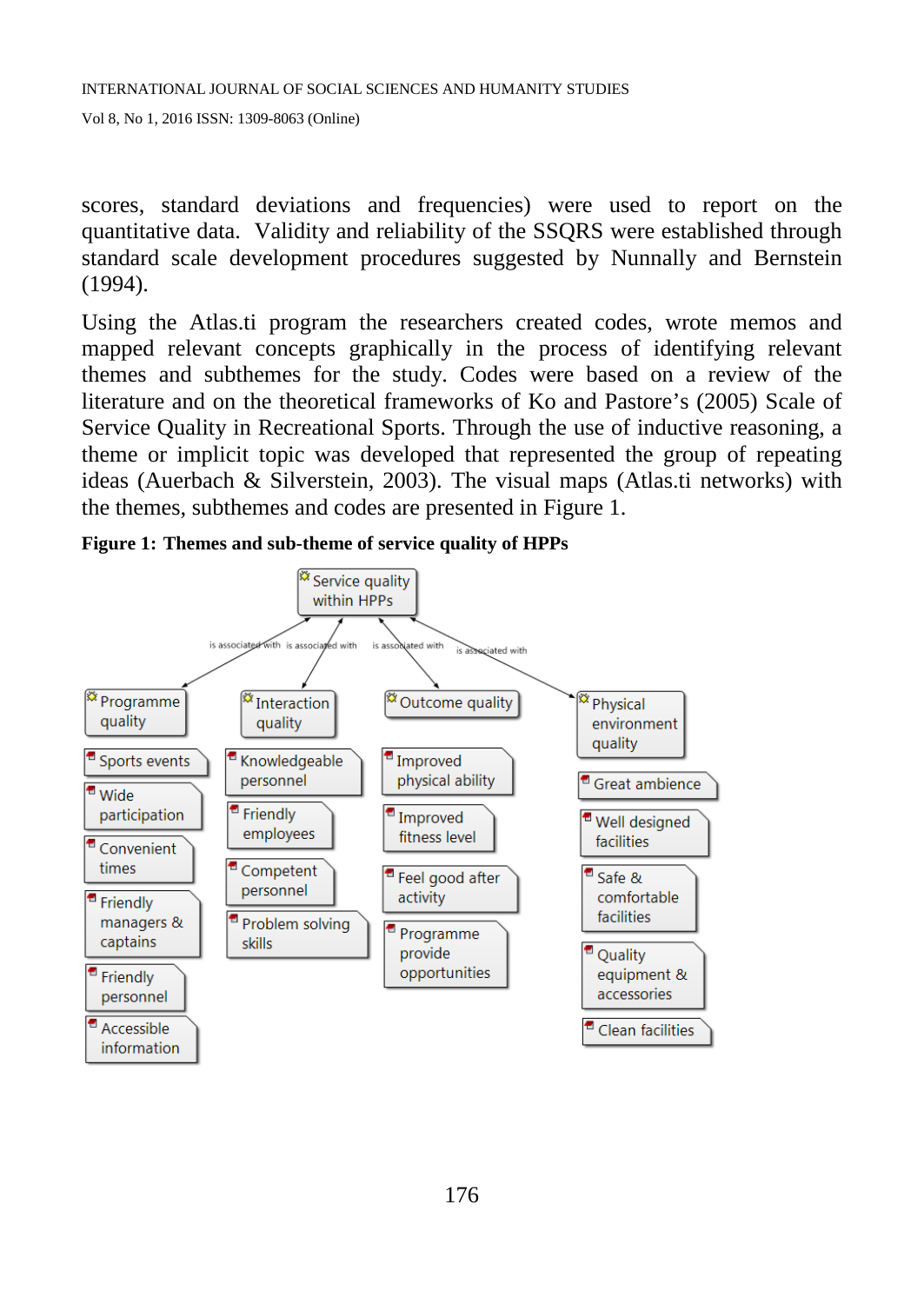#### **5. RESULTS**

Data from one hundred and nineteen completed questionnaires  $(n=119)$  were analysed.

# **5.1 Overall Service Quality within the HPPs**

With regard to overall service quality overall within the university's HPPs the outcome (2.78  $\pm$  0.1) and interaction dimension (2.78  $\pm$  0.37) scored high with programme (2.68  $\pm$  0.48) and physical (2.67  $\pm$  0.75) scoring slightly lower. The overall satisfaction experienced by the high performance athletes was that of a mean score of  $(2.66 \pm 0.18)$ .

During the interviews the following quotes support the above scores for overall quality service of the HPPs:

*'Overall observation for service quality – yes I am satisfied. We have an excellent support structure that allows players to reach their goals, put in place by the sport department.' – Hockey*

*'I don't think there is overall satisfaction. My sport has switched between coaches so often that they don't actually give the coach time to build themselves. This year, three weeks before USSA, our coach got fired.' – Netball*

### **5.2 Overall service quality dimension within the sports**

Service quality represented participants' overall impressions about the services provided by the programme. The overall service quality within each sport is shown through the use of total mean scores – with the highest being 3. Netball scored the highest overall service quality with a mean of  $(2.78 \pm 0.77)$ , followed by hockey (2.77  $\pm$  0.25), athletics scoring lower with (2.75  $\pm$  0.47), with rugby close by on  $(2.71 \pm 0.14)$  and cricket  $(2.64)$ , rowing  $(2.57 \pm 0.7)$  and soccer  $(2.39$  $\pm$  0.24) reporting less of an overall service quality score.

Overall service quality was reported very high in general with team captains and managers highlighting the weaknesses as such:

*'Overall service quality I am half happy about. Soccer has never been a big deal, especially the women's, but we have performed really well over the years – the women are in the highest league. If they take away women's*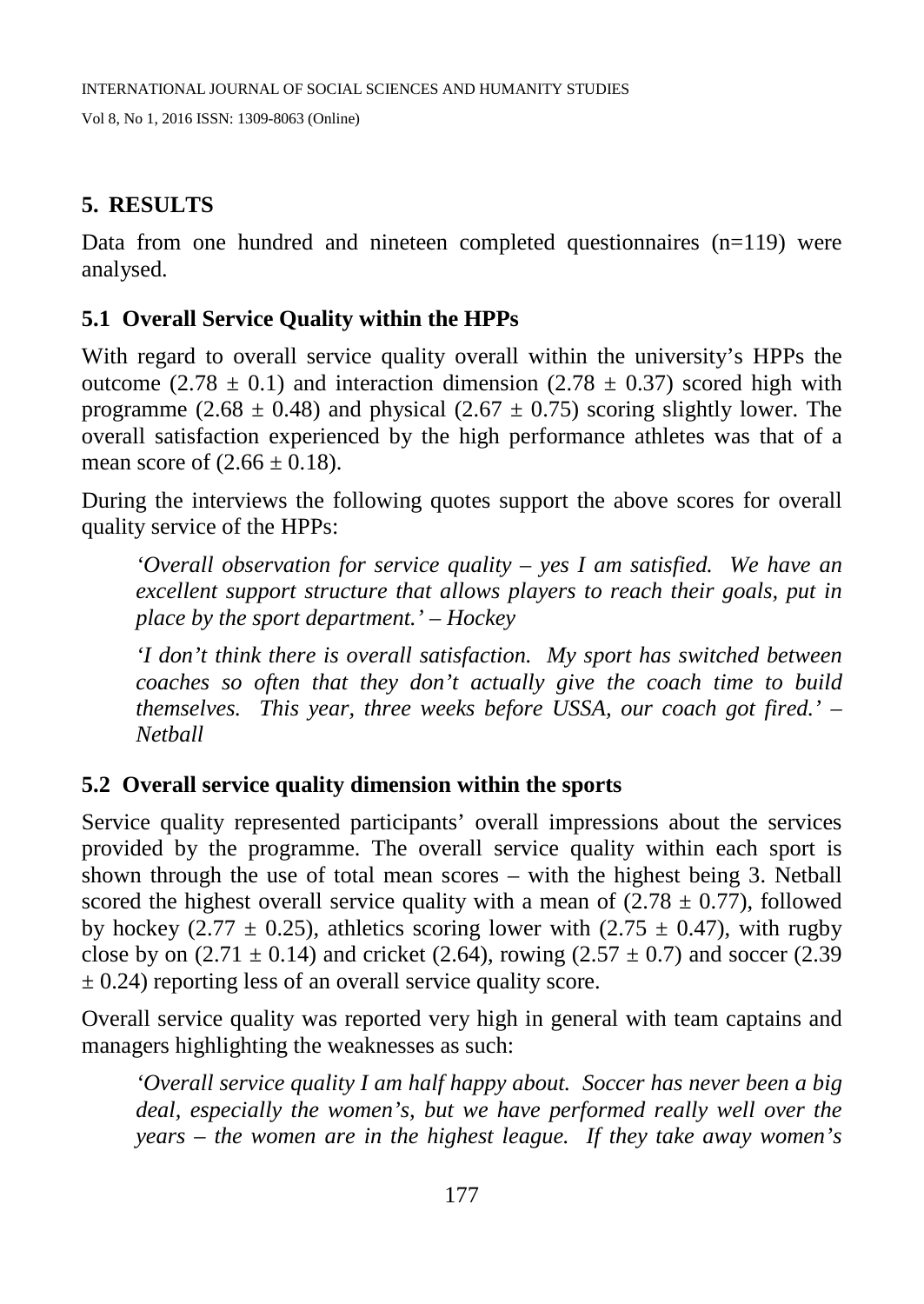*varsity football, the women won't be happy, I want to see the women celebrated more.' – Soccer*

*'Overall rowing service quality – the programme does attract, but we don't get enough depth, not based on the programme but based on finance. Programmes offered at the university, I think are in the top two, but financially a lot of athletes don't come here as we can't help everyone. A limiting factor of our programme is the amount of time rowing takes, and the university takes its rowing seriously so we train a lot compared to other universities for instance who don't train as often. They will never be as competitive as us, we are competitive so we lose that social element. – Rowing*

#### **5.3 Programme quality dimension**

The programme quality dimension consists of sub dimensions such as the range of the programme, its operating times, as well as the information and the ease of contacting relevant personnel. The overall programme quality scores revealed hockey and rowing having a score of  $(2.71 \pm 0.71)$ , netball scoring the highest with (2.80  $\pm$  0.1), rugby (2.75  $\pm$  0.54), with athletics (2.62  $\pm$  0.22), cricket (2.58  $\pm$ 0.94) and soccer (2.56  $\pm$  0.16) scoring the lowest. The sub dimension of range of the programme had positive outcomes for each sport scoring above  $2.50 \pm 0.45$ . In terms of the operating times, the scores proved netball  $(3.00 \pm 0.14)$  to have a perfect programme quality dimension with athletics  $(2.89 \pm 0.32)$  scoring high, rugby (2.71  $\pm$  0.19), hockey and cricket scoring equally with (2.68  $\pm$  0.11), soccer  $(2.25 \pm 0.81)$  and the lowest score shown to rowing with a mean score of  $(2.14 \pm 0.81)$ 0.58). The dimension results for information being easily accessible on the university's website as well as information available on activities and events were relatively low.

Throughout the interviews, the range of programme sub dimension scores were similarly supported by interviewees. Additionally, so were the low scores for the sub dimensions of information and personnel contact accessibility.

*'I think in terms of sports people, the programmes are attractive as long as there is sufficient balance between academics and sports with reference to time schedules, achievements, and growth possibilities.' – Soccer*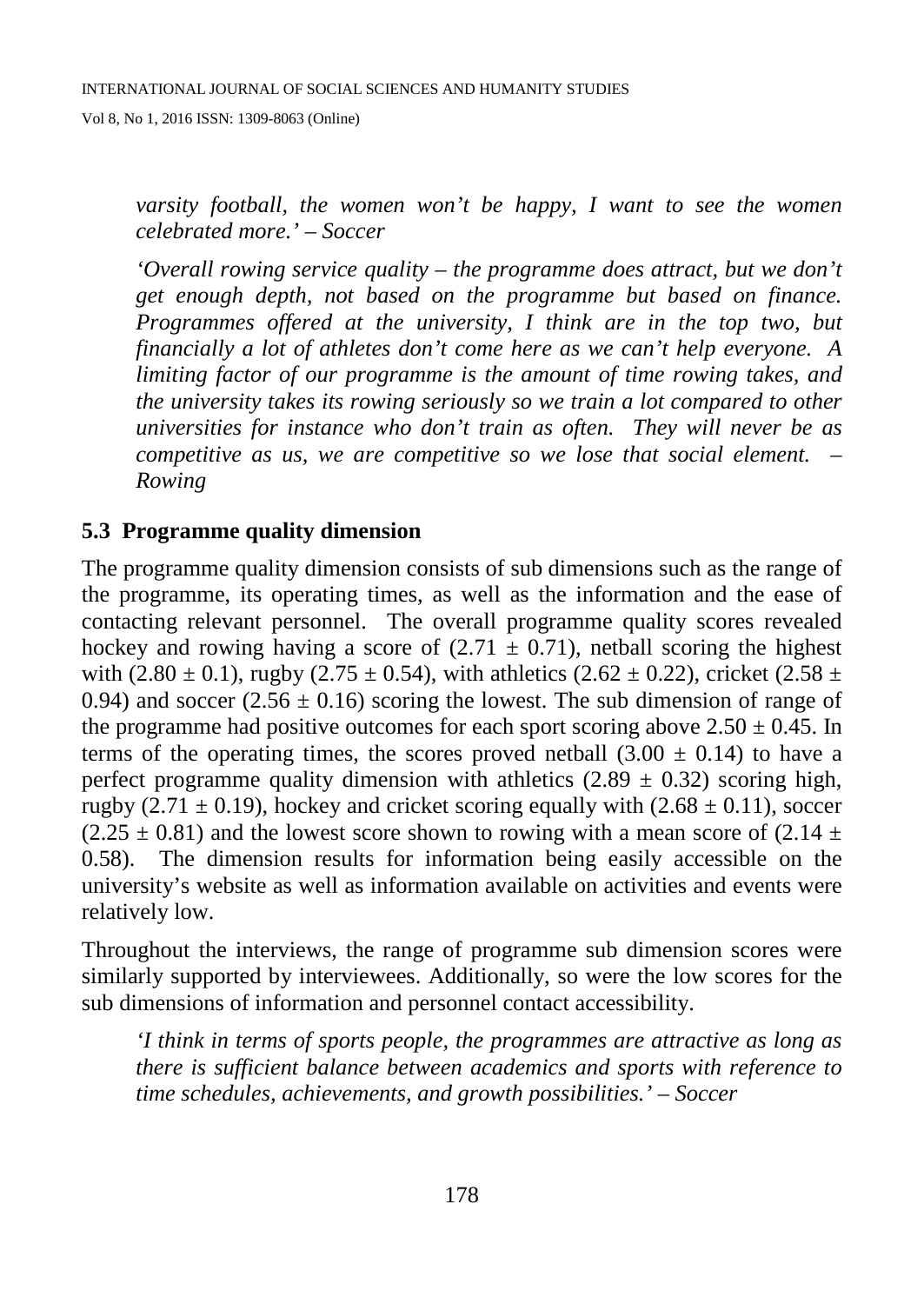*'Now that we have a different coach for the women and the men, there is a slight split and they aren't as close as they used to be. We are not socializing as much as we used to. Because our coach used to coach both teams, they were always together, the programmes were the same as well as training etc. Now we can have different times of training etc., which suits different studies etc.' – Rowing*

#### **5.4 Interaction quality dimension**

This dimension is based on the athletes' perception of how service is delivered as well as the interactions which take place during the service encounter, which entails behaviour, attitude, and expertise. The overall mean scores for the clientemployee interaction and inter-client interaction were  $(2.83 \pm 0.21)$  for hockey, rowing and netball scoring equally high with (2.94  $\pm$  0.55), (2.73) soccer, (2.86  $\pm$ 0.62) rugby,  $(2.67 \pm 0.27)$  for cricket, and athletics scored lowest with an overall mean score of  $(2.58 \pm 0.13)$ .

The overall amicable environment client-employee and inter-client interaction was equally supported through the statistics as well as the interviews with captains and team managers respectively.

*'The university ensures that there is consistent assistance by offering selfdevelopment courses or workshops to equip individuals on and off the pitch.' –Soccer*

*'I would hope that I have the skills to facilitate my role. I have grown into the skill sets required to accomplish the tasks my role demands. There are definitely times where I struggle to balance it all, but the sport managers is of great help and have never left me stranded with a problem.' –Hockey*

#### **5.5 Outcome quality dimension**

In this dimension the outcome of the service act as well what the athlete receives from the service is considered. The athlete evaluated the outcome of the experience in terms of physical (fitness and skills) and social benefits and overall attitude toward what the athlete actually gains through the services. The mean scores for the sub dimension physical fitness were all very high – hockey (2.73  $\pm$ 0.21), rowing  $(2.57 \pm 0.25)$ , netball  $(3.00 \pm 0.28)$ , soccer  $(2.96 \pm 0.38)$ , rugby  $(2.93 \pm 0.44)$ , athletics  $(2.78 \pm 0.5)$  and cricket  $(2.80 \pm 0.84)$ .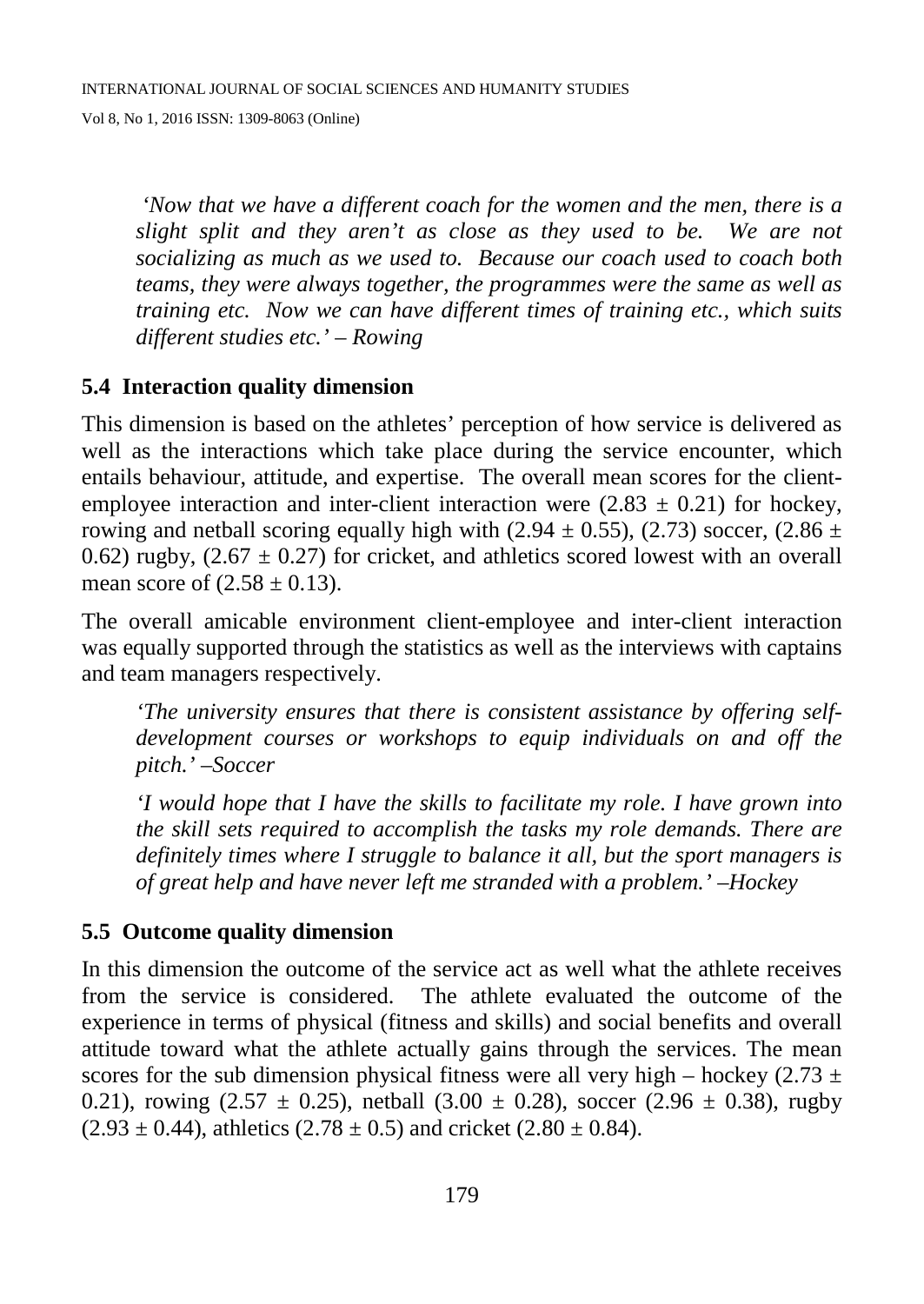In terms of the social interaction the athletes get from the outcome quality are as follows: hockey (2.77  $\pm$  0.25), rowing (2.57  $\pm$  0.28), netball (3.00  $\pm$  0.38), soccer  $(2.67 \pm 0.24)$ , rugby  $(2.86 \pm 0.25)$ , athletics  $(2.78 \pm 0.62)$  and cricket  $(2.80 \pm 0.25)$ 0.75). The overall mean scores for each sport were  $(2.83 \pm 0.21)$  for hockey,  $(2.52 \pm 0.15)$  for rowing, netball scored highest with a  $(2.98 \pm 0.22)$ , soccer  $(2.83$  $\pm$  0.54), rugby (2.80  $\pm$  0.68), athletics (2.70  $\pm$  0.47) and lastly cricket with an overall mean score of  $(2.80 \pm 0.58)$ .

The overall outcome of perceptions of quality of the different high performance programmes are highlighted through the following excerpts:

*'Yes I think the outcome quality is good. There is enough depth as the university's programmes cater for all the different aspects that each player displays and helps them to work on those aspects that in the end, will help them to perform better and at a higher level.' – Hockey.*

*'We have a club of individuals playing a team sport, there are a few that will die for each other, or for their coach. From a 1st team perspective they won't die for the coach, maybe 40% will. The first team coach and fitness/conditioning coach plan their sessions together.' – Rugby.*

# **5.6 Physical quality dimension**

The physical environment has been perceived as one of the most important aspects to an athlete for the service quality perception and service evaluation. Ambience condition, facility design, and equipment are items in this category. Ambience condition refers to the background characteristics of the environment such as temperature, lighting, noise, music, and scent. Design quality is defined by both the functional and aesthetic nature of the facility. Equipment includes the devices used to enhance the sport experience.

The overall physical quality scores revealed that netball was the highest (2.85  $\pm$ 0.21) followed by hockey (2.79  $\pm$  0.33), cricket (2.73  $\pm$  0.27), athletics (2.71  $\pm$ 0.37) and rugby  $(2.68 \pm 0.37)$ . The lowest in the physical quality dimension was scored by soccer  $(2.47 \pm 0.41)$  and rowing  $(2.45 \pm 0.41)$ .

Possible reasons for the low scores for soccer and rowing were highlighted in the comments that were derived from the interviews with team captains and managers. Similarly, reasons for the good scores in netball and hockey are also highlighted in the following excerpts: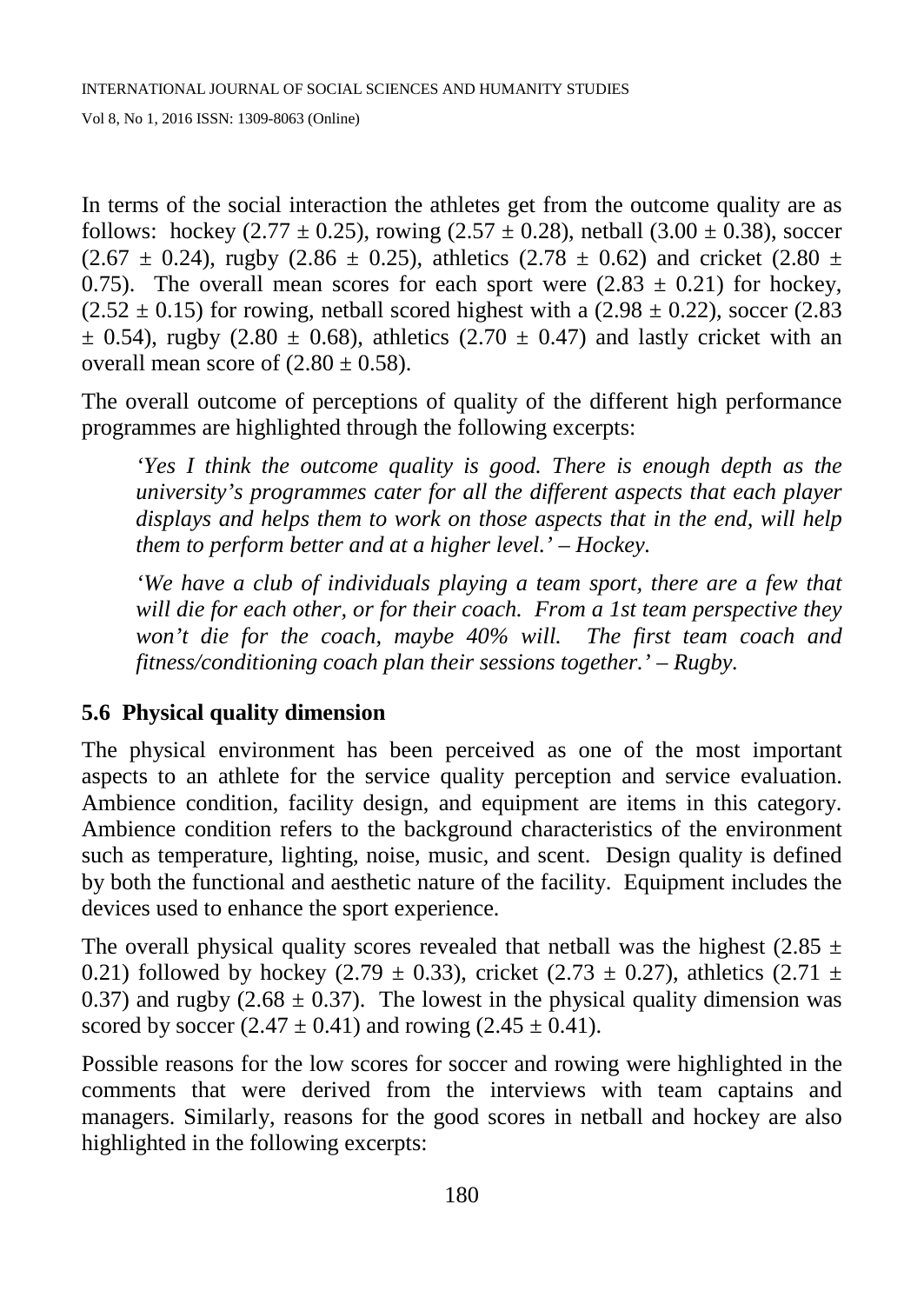*'Our gym facilities – high performance definitely we have the best in the country. In terms of equipment we share everything which doesn't help as the urgos get broken or damaged. The facilities on campus are good. If you*  look at our boats we are a good 3 or 4 years behind. The money we get *given as a rowing club is a lot more than any other rowing club, but boat wise we have a bigger fleet, but other universities are buying new boats.' – Rowing*

*Against top 3 –We are up there. We could do with a facility branch out – meaning a 2nd turf for commercial uses. Other varsities have 2 turfs. Our current turf is doing well, but top management needs to be questioned as we could make more use of it. Allowing people to train more, early mornings, off academic times, freeing up evening times – allowing more juniors for recruitment. Making it more competitive – having gym there etc.' - Hockey*

#### **5.7 Discussion**

The mean score for the dimension programme quality of university sport was  $(2.68 \pm 0.48)$ , with soccer, athletics and cricket scoring the lowest. The results suggest that members' evaluation of operating time and information were relatively low compared to their perception of the range of programme, suggesting that managers of the programme should focus their attention more on operating time and information delivery system. Managers, therefore, need to investigate operating times as well as practice and match times to suit the individuals more, and most importantly the information that is available via the university sport website needs to be updated on a regular basis indicating new activities and events to please all athletes. According to Singh and Surujlal (2006) as increased demands and competition, internationalisation, commercialisation and rapid developments in technology innovation have compelled universities to devote more attention and importance to quality service and customer care. Furthermore, the marketing department in the Sports Bureau may be encouraged to use more aggressive advertising and effective information delivery systems for the university community as this is particularly important because it may reduce the time an individual spends researching for information regarding events and programmes (Lentell, 2000).

Secondly, the overall mean score for the interaction quality dimension was  $(2.79 \pm 1)$ 0.12), with cricket and athletics being the lowest scores. The moderately high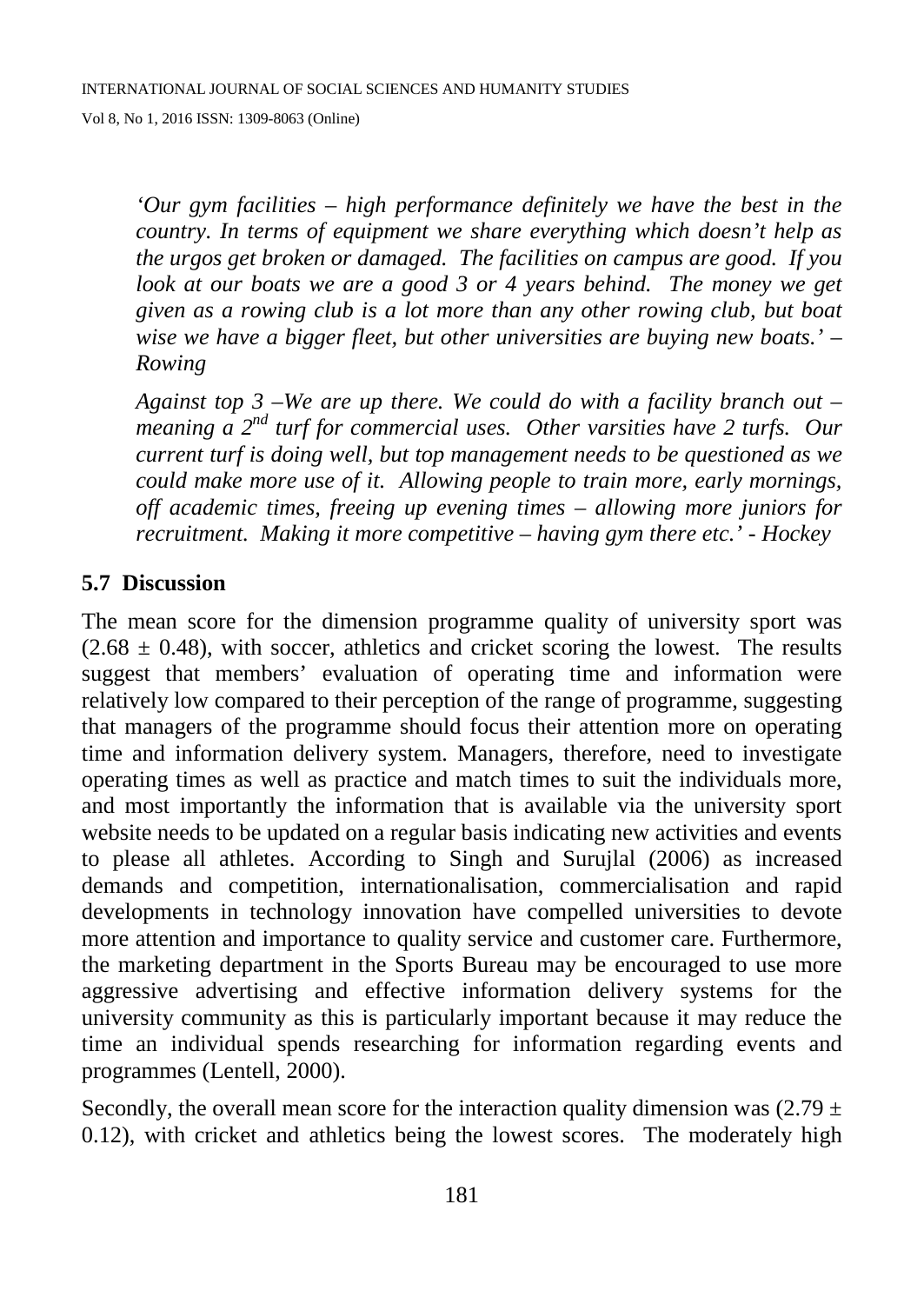mean scores indicate that current university sport department staff display a proper attitude toward their customers and expertise in their jobs which is a resultant of perception of service quality dependent on the user's judgement of the service encountered according to Sivadas and Baker (2000). Also, the staff associated with the respective sports appeared to react to the customers' questions and problems promptly creating a positive customer's perception of the interaction with other participants which are regarded as signs of service quality from a student's perspective posited by Zeithaml and Bitner (2000). The rest of the sports had very high mean scores, indicating that majority of the high performance athletes are happy with the respective personnel of the different HPPs. Approaching the relevant staff when help is needed and the belief that the personnel are competent in their relative positions are just some of the areas that are imperative for service quality of the programme offered to athletes so that the desired results are achieved (Brady & Robertson, 2001). Contrary to the aforementioned, the two sports that scored a low mean score were those of athletics and cricket, which highlights Kotler's (2003) findings where quality of a service encountered, may differ in terms of consistency and predictability, varying from individual to individual.

The overall mean score for the outcome dimension was that of  $(2.78 \pm 0.22)$ , with the lowest score being rowing. This indicates that the programme may help participants accomplish their goals and objectives from a sporting perspective and has helped create bonds within the teams, although, the rowers felt in terms of social interaction and participating times and what they gain from practices could improve highlighting Brady and Robertson's (2001) idea of participants developing a service quality perception and level of satisfaction after the participation experience. Perhaps management for rowing could look into changing one team practice slot into a team building event or discussion session to keep the athletes rewarded and content outlining Brady and Robertson (2001)'s findings of highly satisfied participants tended to commit to a particular university/sport, when they were rewarded and content which eventually led to sport loyalty.

The mean score for the sub-dimension of physical environment quality was (2.67  $\pm$  0.2). The results indicate that athletes have relatively high perceptions of quality regarding the physical environment of the programme, except for rowing and soccer scoring the lowest scores. With this information managers can plan to provide a better workout environment for athletes as knowledge of the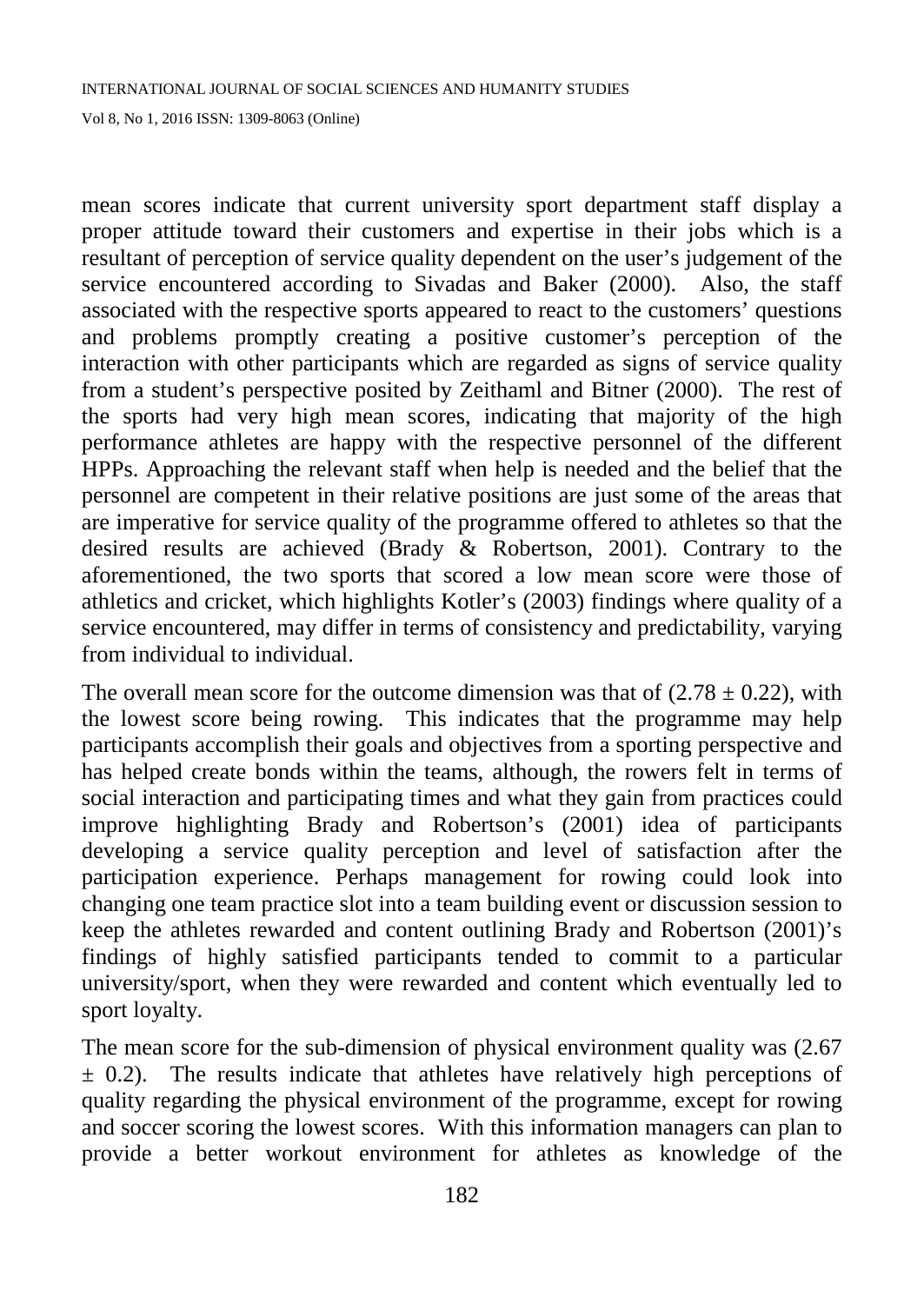customer/student-athlete perceptions of their experience is vital (Dhurup *et al*., 2006). Minor and major renovations of the facility were recommended to improve design and atmosphere of the facility, as well as simply replacing equipment and having more thereof.

Lastly, the results of the survey indicate that overall ratings of service quality were moderately high. Specifically, participants in this study indicated, on average, higher levels of perception about the interaction, outcome and fitness and skill improvement outcomes than they did about the physical environment and the programme quality outcomes (2.66  $\pm$  0.35) The level of customer satisfaction is expected to increase when facility design and ambience are improved and old equipment is replaced with up-to-date equipment which is in line with Yong and Pastore (2004) whom posited that service delivery systems are essential for the overall impression and consumption experience. Offering special events, group activities and a personalised service delivery system may increase a sense of belonging among individuals. This may ultimately increase overall participant satisfaction with the sporting programmes which resonates with Grönroos (1992) who outlines that the nature of competition is such that continual and sustainable development is essential for a successful association.

# **6. CONCLUSION**

Perceptions of service quality play a significant role in one's assessment of a programme. In this study athletes perceived an overall moderate to high level of service quality and satisfaction from the HPPs that the university offers. This suggests that while there is still room for improvement, the offerings are of an acceptable standard to help the university to attract talented athletes. The study also provided useful pointers to redesign and improve programme service quality so that a higher level of satisfaction is experienced by athletes. These positive outcomes may assist in enhancing the competitive edge of the university's sport department.

# **BIBLIOGRAPHY**

Auerbach, C.F & Silverstein, L.B. (2003). *Qualitative Data: An Introduction to Coding and Analysis*. New York: New York University Press.

Bitner, M.J. (1992), Service scapes: the impact of physical surroundings on customers and employees. *Journal of Marketing*, 56, 57-71.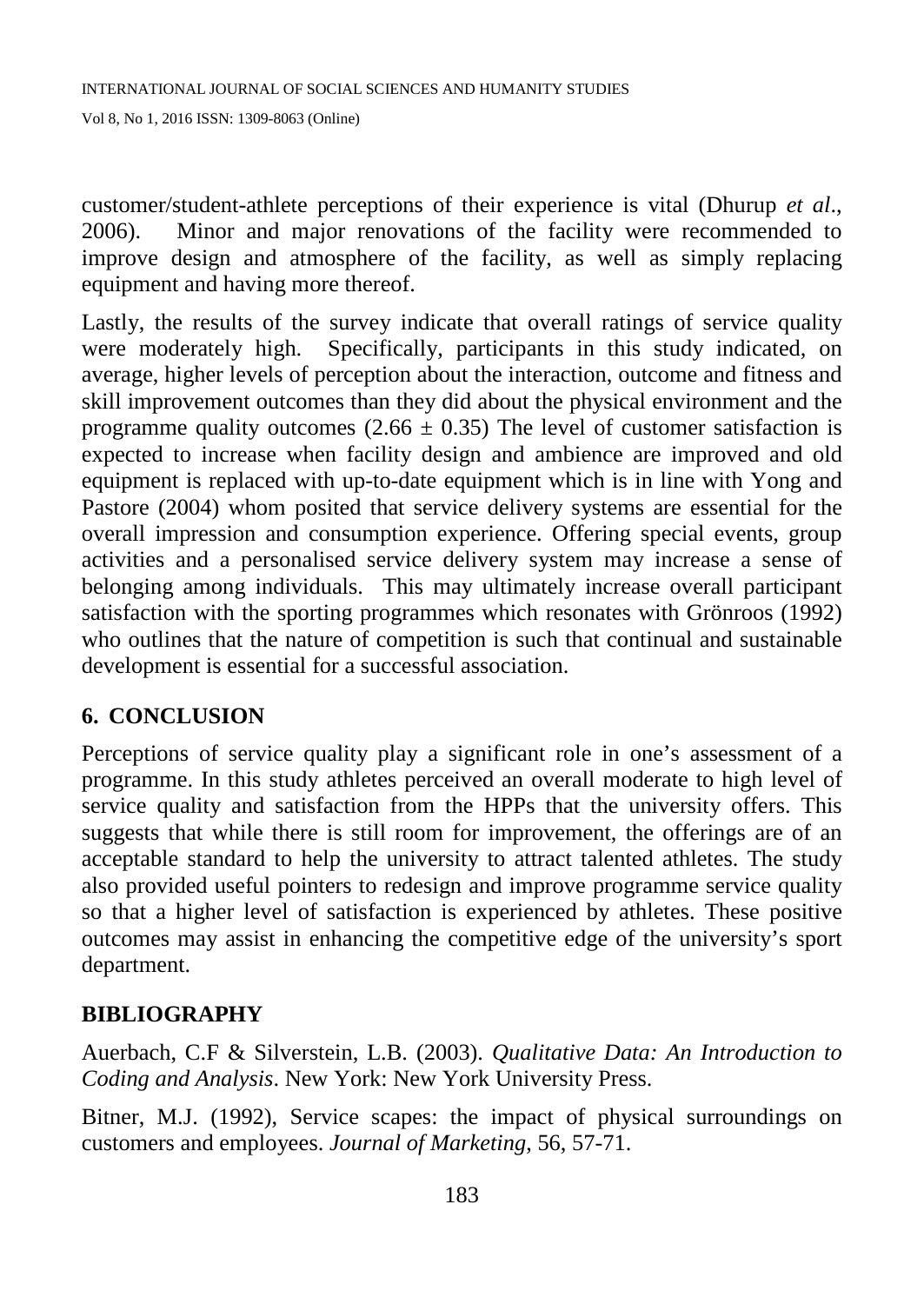Brady, M.K. & Cronin, J.J. (2001). Some new thoughts on conceptualizing perceived service quality: A hierarchical approach. *The Journal of Marketing*, 65(3), 34-49.

Brady, M.K. & Robertson, C.J. (2001). Searching for a consensus on the antecedent role of service quality and satisfaction: An exploratory cross-national study. *Journal of Business Research*, 51, 53-60.

Broughton, D. & Nethery, R. (1999). The answer: \$213 billion. *Street & Smith's Sports Business Journal*, 2:23-29.

Bryman, A. (2006). Integrating quantitative and qualitative research: How is it done? *Qualitative Research*, 6, 97-113.

Burnett, C. (2010). Factors influencing the recruitment of students for university sport: The case of University of Johannesburg, South Africa. *African Journal for Physical, Health Education, Recreation and Dance,* 63-71.

Chelladurai, P. & Chang, K. (2000). Targets and standards of quality in sport services. *Sport Management Review.* 3, 1-22.

Cronin, J.J. & Taylor, S.A. (1992). Measuring service quality: A re-examination and extension. *Journal of Marketing*, 56, 55-68.

Department of Education (2004). *Creating Comprehensive Universities in South Africa: A Concept Document*. Available at http://www.dhet.gov.za/Management%20Support/Creating%20Comprehensive% 20Universities%20in%20South%20Africa%20A%20concept%20document.pdf. Accessed on 2015/06/06.

Dhurup, M., Singh, P. & Surujlal, J. (2006). Customer Service quality at commercial health and fitness centres. *South African Journal for Research in Sport, Physical Education and Recreation,* 28(2): 39-64.

Du Plessis, F., Rousseau, D. & Blem, N. (1995). *Buying behaviour: Strategic Marketing Applications*. Halfway House; Southern Book Publishers.

Grönroos, C. (1992). Service Management: A management focus for service competition. In Lovelock, C.H. (Eds.). *Managing Services: Marketing, operations, and human resources.* Engelwood Cliffs, NJ: Prentice Hall. Pp. 9-16.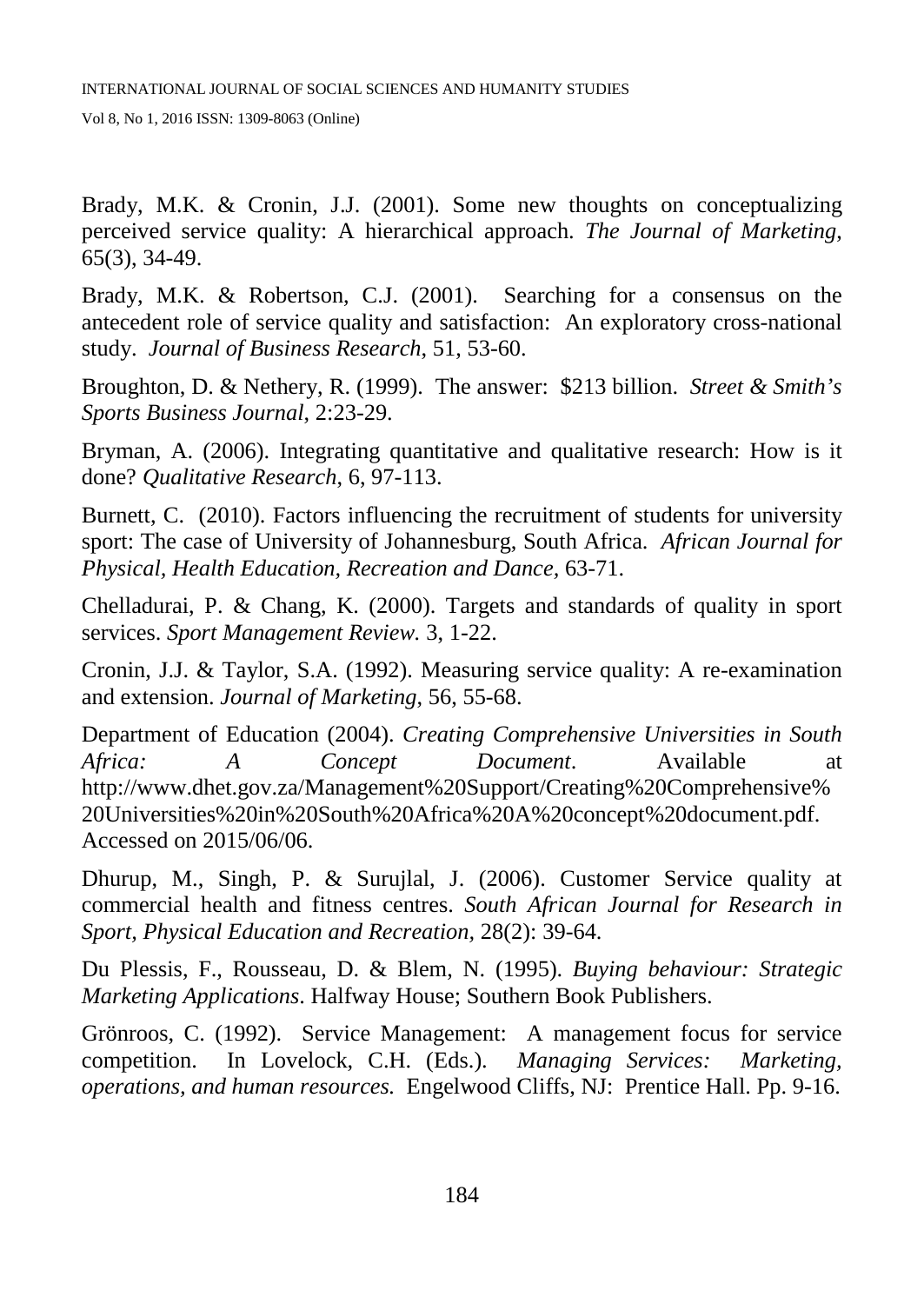Ko, Y.L. (2000). Multidimensional and hierarchical model of service quality in the participant sport industry. Unpublished doctoral dissertation, Ohio State University, Columbus, OH.

Ko, Y.J. & Pastore, D.L. (2005). A hierarchical model of service quality for the recreational sport industry. *Sport Marketing Quarterly*, 14:84-87.

Kotler, P. (2003). *Marketing Management*. 11<sup>th</sup> Ed. Prentice-Hall, Englewood Cliffs, NJ.

Lentell, R. (2000). Untangling the tangibles: physical evidence and customer satisfaction in local authority leisure centres. *Managing Leisure*, 5, 1-16.

McDonald, M.A., Sutton, W.A. & Milne, G.R. (1995). TEAMQUAL: Measuring service quality in professional team sports. *Sport Marketing Quarterly*, 4:9-15.

Metha, C., Lalwani, A.K. & Han, S. (2000). Service Quality in Retailing: relative efficiency of alternative measurement scales for different product-service environments. *International Journal of Retail & Distribution Management,* 28(2), 62-72.

Mouton, J. (2008). *How to succeed in your Master's and Doctoral Studies: A South African Guide and Resource Book*. Pretoria: Van Schaik.

Nunnally, J.C. & Bernstein, I.H. (1994). *Psychometric Theory (3rd Ed.).* New York: McGraw-Hill.

Parasuraman, A., Zeithaml, V.A. & Berry, L.L. (1988). SERVQUAL: a multipleitem scale for measuring customer perceptions of service quality and its implications for future research. *Journal of Retailing*, 64, 12-40.

Singh, P.C. & Surujlal, J. (2006). Athlete satisfaction at universities in Gauteng. *South African Journal for Research in Sport, Physical Education and Recreation*, 28(2), 121-131.

Sivadas, E. & Baker, J.L. (2000). An examination of the relationships between service quality, customer satisfaction and store loyalty. *International Journal of Retail and Distribution* Management, 28(2), 1-13.

Soleymani, M., Ali, Z., Tojari, F. & Ghafouri, F. (2012). A study of the relationship between the quality of services and customers' satisfaction with the recreational sport programs with regard to the moderating role of identity. *World Applied Sciences Journal*, 16 (10), 1438-1444.